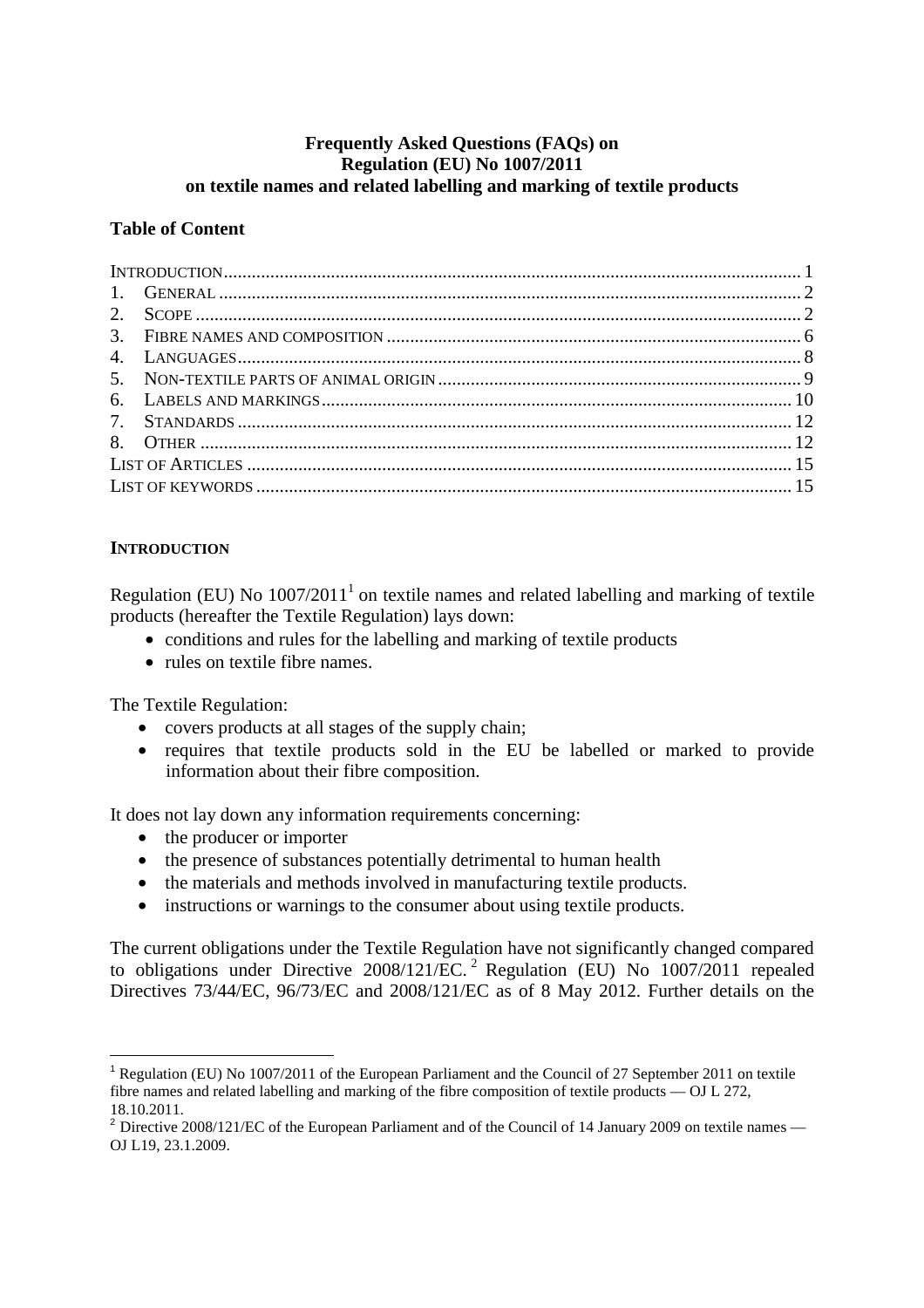Textile Regulation are available at: http://ec.europa.eu/enterprise/sectors/textiles/singlemarket/reg-1007-1011/index\_en.htm.

The legal text in all EU languages is available at: http://eurlex.europa.eu/LexUriServ/LexUriServ.do?uri=CELEX:02011R1007-20111221:EN:NOT

A number of terms used in the Textile Regulation, such as *making available on the market, placing on the market, importer or distributor* correspond to the definitions set out in Regulation (EC) No 765/2008. For the purposes of this paper, the term *marketed* shall be understood to mean *placed on the market* or *made available on the market* depending on the context.

**Disclaimer:** Please note that the questions and answers provided in this paper reflect the views of the European Commission's Directorate-General for Enterprise and Industry and as such are not legally binding. Only the Court of Justice of the European Union has the power to issue a legally binding interpretation of EU legislation. Neither the European Commission nor any person acting on its behalf is responsible for the use which might be made of this publication.

## **1. GENERAL**

# **1.1 Does Regulation (EU) No 1007/2011 already apply?**

Yes, the Textile Regulation applied from 8 May 2012 (Article 28).

**1.2 What about labelling that was being used before the Textile Regulation came into force? Does it need to be changed before the end of the transition period? Could retailers, for example, ask textile producers to re-label their products?** 

Textile products which were placed on the market and complied with Directive 2008/121/EC before the Textile Regulation came into force (i.e. before 8 May 2012) can still be marketed (i.e. continue to be made available on the market) until the end of the transition period (9 November 2014). However, after 9 November 2014, only products that comply with the Textile Regulation will be allowed on the market, and any non-compliant products will have to be re-labelled or otherwise removed from the distribution chain within the EU. As a result, retailers who are reviewing their stocks sometimes request textile products that already comply with the Textile Regulation. All products placed on the market after 8 May 2012 have to comply with the Textile Regulation. 'Placing on the market' means making a product available on the EU market for the first time (Regulation 765/2008).

#### **2. SCOPE**

# **2.1 What items does the Textile Regulation apply to?**

The scope of Regulation (EU) No 1007/2011 is laid down in Article 2, which is the basis for businesses to consider whether the Regulation applies to their products. The labelling and marking requirements on fibre composition apply notably to textile products and textile components containing at least 80 % textile fibres by weight.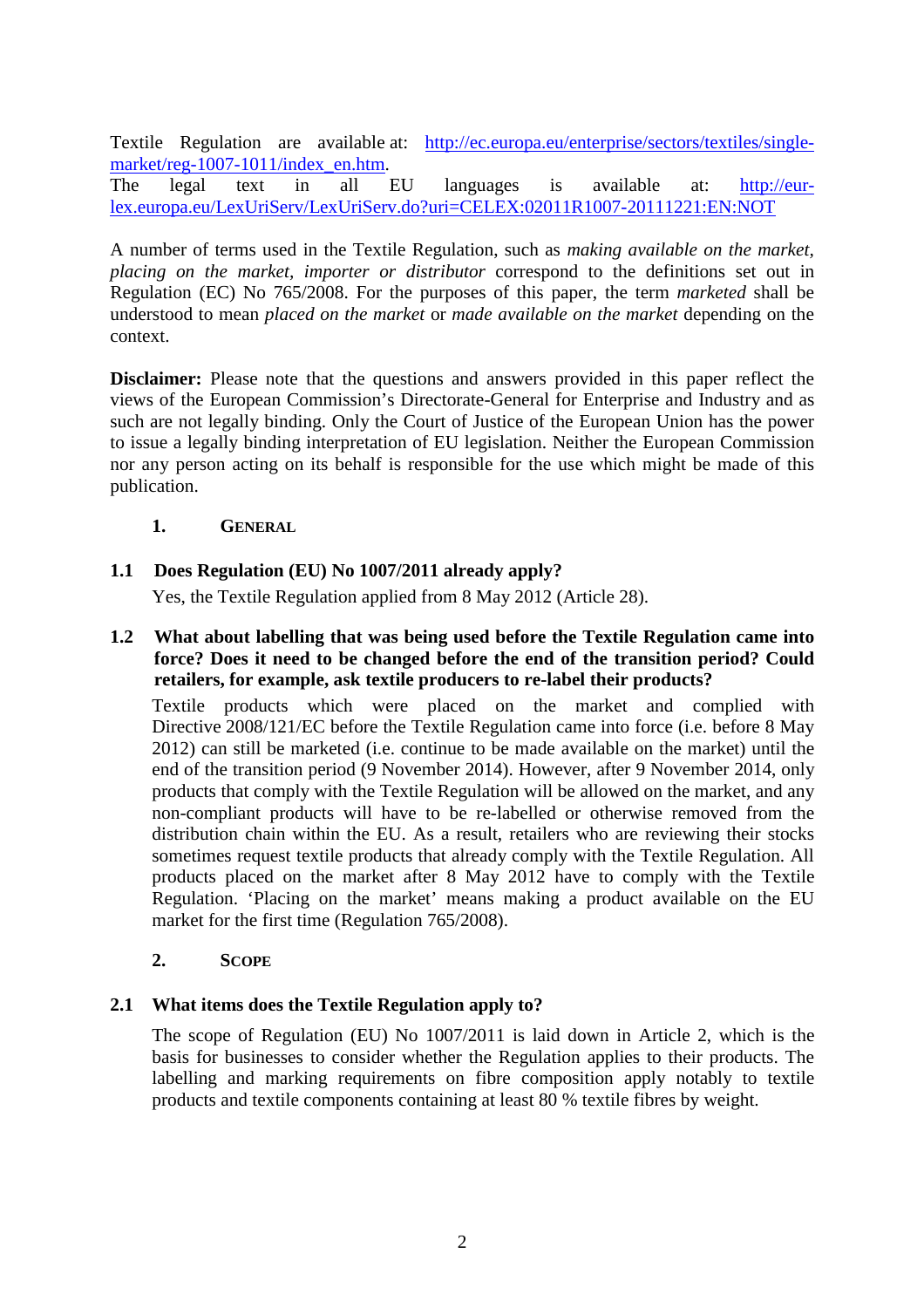# **2.2 Would dress designers and milliners who make one-off pieces for clients and sell them through their own websites qualify for the exemptions that apply to 'selfemployed tailors'?**

That depends. The Textile Regulation does not explicitly define 'self-employed tailors'. However, the relationship between customised textile products and 'self-employed tailors' determines whether the Textile Regulation applies (Article 2.4 and Recital 4). For example, the Textile Regulation would apply to *non-customised* textile products sold by a self-employed tailor. On the other hand, the Textile Regulation would not apply to one-off pieces, referred to as 'customised products', sold by a selfemployed tailor to a final consumer, whether through a website or any other channel.

# **2.3 What about textile products that are not intended for sale to final consumers, but which are sold to corporate purchasers (e.g. uniform rental and cleaning companies), worn by their employees, collected for cleaning and then sent out again to employees? Should such products carry labels stating their fibre contents and giving wash care instructions?**

Yes, every textile product must be labelled or marked to show its fibre composition whenever the product is made available on the market (Article 14.1), excepting the cases set out under Article 14.2. 'Making available on the market' means supplying a product for distribution, consumption or use on the EU market in the course of a commercial activity, whether in return for payment or free of charge (Regulation (EU) No 765/2008). However, there are no harmonised EU rules on telling the consumer how to wash or maintain textile products.

# **2.4 Annex V of the Textile Regulation (previously Annex III of Directive 2008/121/EC), says that 'textile parts of footwear' need not be labelled or marked. Does this apply to every textile component in the footwear, or only to the warm lining? What about the linings of gloves, mittens and mitts?**

The answer depends on the composition of each specific product. Under Article 2 of the Textile Regulation, a product is regarded as a textile product if it is made of at least 80% textile fibres. Consequently, businesses have to decide in each case whether the warm lining of their glove, mitten, etc. is a textile product for the purposes of the Regulation. In the case of footwear, even if the lining is a textile product, this category is exempted from mandatory labelling under Annex V item 23 of the Regulation. However, under the Footwear Directive (94/11/EC), the main components of footwear, including those made of textile fibres, have to be labelled.

#### **2.5 Feather beds filled with down may contain less than 80% textile fibres by weight. Does this mean they are outside the scope of this Regulation?**

Yes, if a product contains less than 80% textile fibres by weight, it does not fall within the scope of the Textile Regulation. However, the textile components of mattress coverings are treated as textile products (Article 2.2 lit c).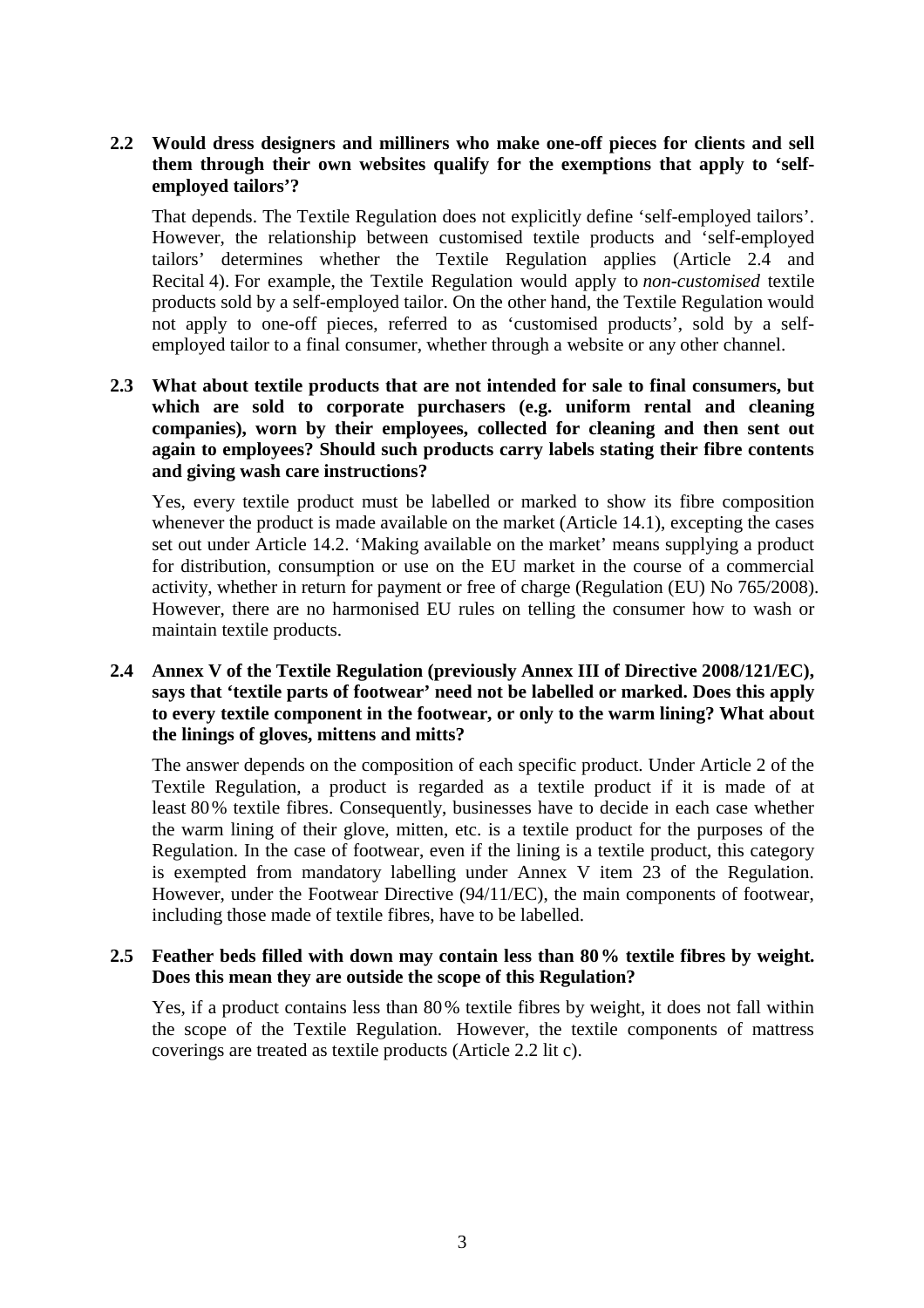**2.6 Are fashion/textile companies required to provide information about the country of origin of their products, the manufacturer and/or the circumstances (e.g. factory working conditions) under which these products have been made, whether in the EU or in other parts of the world?** 

No, the Textile Regulation does not lay down any such obligations to be provided on the label or marking. Nevertheless, businesses may, if they wish, state the country of origin and provide social and environmental information in the labelling or marking, provided it is not misleading to consumers. If the name of the manufacturer is provided, it may, and in some cases must, appear immediately before or after the fibre composition (Article 16.2). If the textile products fall within the scope of the Personal Protective Equipment Directive<sup>3</sup> or of the Toys Safety Directive<sup>4</sup> information on the manufacturer or importer has to be provided.

**2.7 According to Annex V item 17, travel goods made of textile materials are not subject to mandatory labelling. This would include travel bags. If the manufacturer uses recycled polyester to make the bag, can the product be labelled as '100% recycled polyester'? Is there any specific labelling requirement for products made with recycled fibres?** 

Labelling or marking is not mandatory on bags made of textile materials (items 16 and 17 of Annex V). If a textile product needs to have a fibre composition label or marking, its composition must be stated using one or more of the fibre names listed in Annex I (e.g. 'polyester'). There is no requirement to use the term 'recycled', but the Textile Regulation allows manufacturers to give that information to the consumer if they wish, provided it is not misleading or deceptive for the consumer. If the manufacturer wants to give such information, it must be displayed separately (Article 16.2), e.g. polyester - recycled fibres.

## **2.8 What products are considered to be corsetry/underwear? Do edgings have to be labelled? Are there products for which an overall label is enough?**

The Textile Regulation does not provide a definition or a list of items that would be considered corsetry or underwear products. Article 13 lays down special rules for labelling and marking certain textile products, including corsetry products. Exemptions that may concern corsetry or underwear are set out in Article 17. Annex V lists textile products for which labelling is not compulsory and Annex VI lists products for which inclusive labelling is sufficient.

**2.9 Apparently, the labelling of the whole product with an overall composition is allowed only for certain corsetry products (Annex IV), where the limit for small parts is also 10% instead of 30%. Do all components of an article have to be calculated in the overall composition?** 

According to Article 11 of the Textile Regulation, textile components which have different textile fibre contents and represent less than 30 % of the total weight of the

 $\overline{a}$ 

<sup>&</sup>lt;sup>3</sup> Council Directive 89/686/EEC of 21 December 1989 on the approximation of the laws of the Member States relating to personal protective equipment (amended).

 $^{4}$  Directive 2009/48/EC of the European Parliament and of the Council on the safety of toys  $-$  OJ L170, 30.6.2009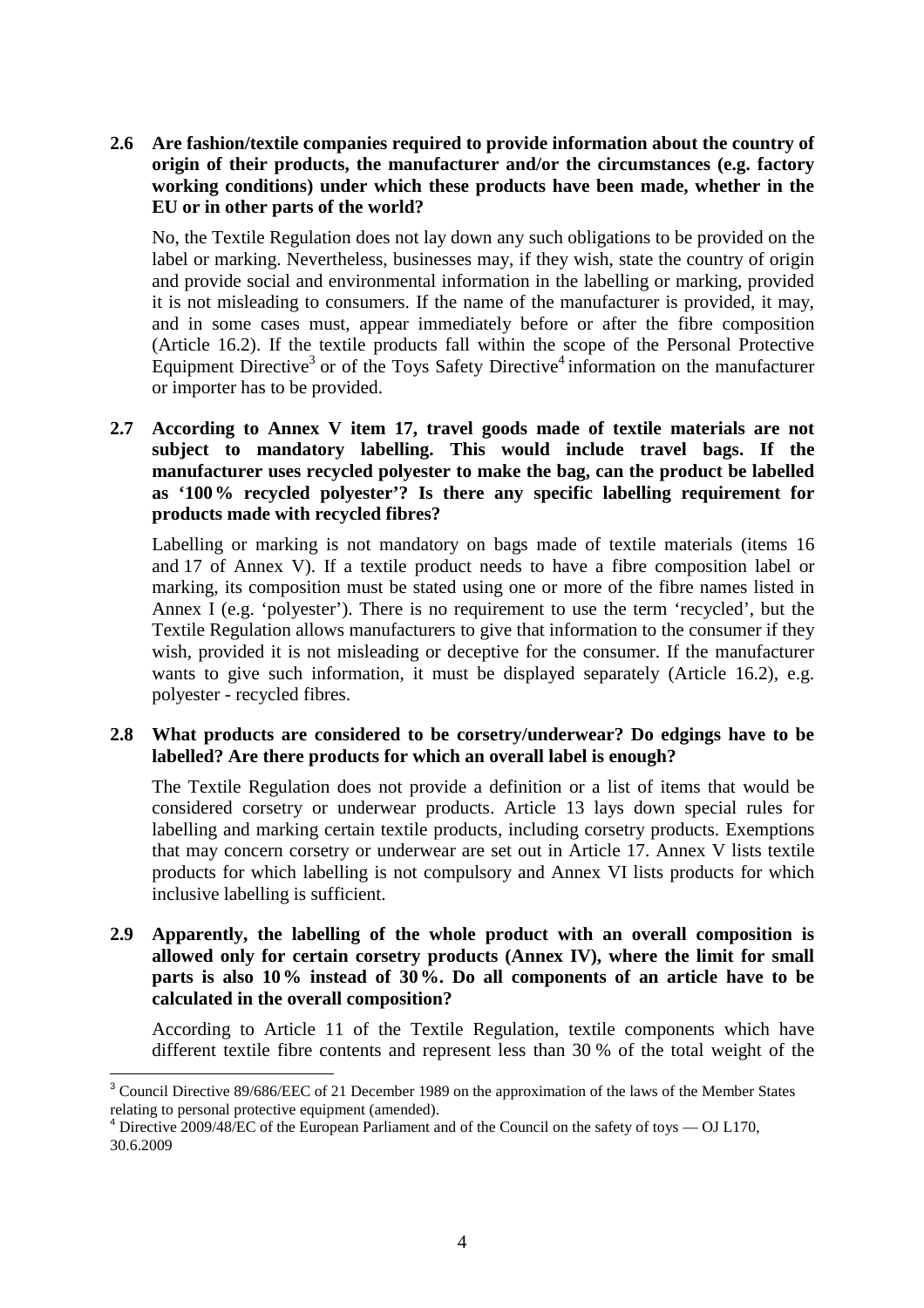product (and are not the main linings) do not need to be labelled or marked separately. However, these components must still be included in the calculation of the fibre content of a textile product. Article 9.1 of the Textile Regulation says that textile products have to be labelled or marketed with the name and percentage by weight of all constituent fibres, in descending order. Annex VII lists items that do not have to be taken into account in determining fibre composition of textile products. You have the flexibility to decide on practical aspects of meeting these requirements. But you can only use terms such as '100 %', 'pure' or 'all', e.g. '100 % viscose', if a product is made entirely of one single type of fibre (Article 7.1), with some exceptions set out in Article 7.2. Article 13 lays down specific labelling and marking requirements for products covered by Annex IV. The 10% threshold, which is mentioned in Annex IV, refers only to the components of certain corsetry products.

#### **2.10 Do gloves need a label, stating size, fibre composition and care instructions, in both hands or is it enough just to label one hand of a pair?**

If gloves contain at least 80% textile fibres by weight, they are within the scope of the Textile Regulation. When two gloves have the same fibre composition and are normally sold as a single unit, labelling or marking one glove is enough (Article 11.3). In any case, the information has to be clearly visible for the consumer before they buy their gloves.

## **2.11 Would a reusable shopping bag (e.g. made of 100% virgin or recycled polypropylene and calcium carbonate) be subject to the Regulation (EU) No 1007/2011 and the REACH Regulation? What legislation applies to this product, which the consumer receives free-with-purchase?**

The Textile Regulation requires all textile products containing at least 80% textile fibres by weight to be labelled or marked to provide information about their fibre composition by using the fibre names listed in Annex I, notably 'Polypropylene' (item 37 in Table 2 of Annex I). Using brand names and other names not listed in Annex I is not enough to fulfil the requirements of the Textile Regulation to identify the fibre. Labelling and marking must be provided when the textile products are available on the market regardless whether they are supplied in return for payment or free of charge. Textile products must also fulfil general EU legislation relating to restrictions on the marketing and use of certain dangerous substances and preparations (Annex XVII of the REACH Regulation (EU) 1907/2006 and Annex I to Regulation (EU) 850/2004 on persistent organic pollutants). For further details on the requirements of REACH, contact ECHA or the nearest national helpdesk. Contact details of national helpdesks are available at: http://echa.europa.eu/help\_en.asp.

## **2.12 Regulation 1007/2011 does not specifically mention swimwear products. Do these fall under the scope of this Regulation?**

If swimwear products are composed of at least 80 % textile fibres by weight, they are covered by the Textile Regulation and must fulfil its labelling and marking requirements (Article 2).

**2.13 Are covers, e.g. for tablets and similar portable devices excluded from mandatory labelling? Do such covers and computer cases fall into the scope of item 17 of Annex V? How should the surface of 160 cm2 measured? Are bigger covers among**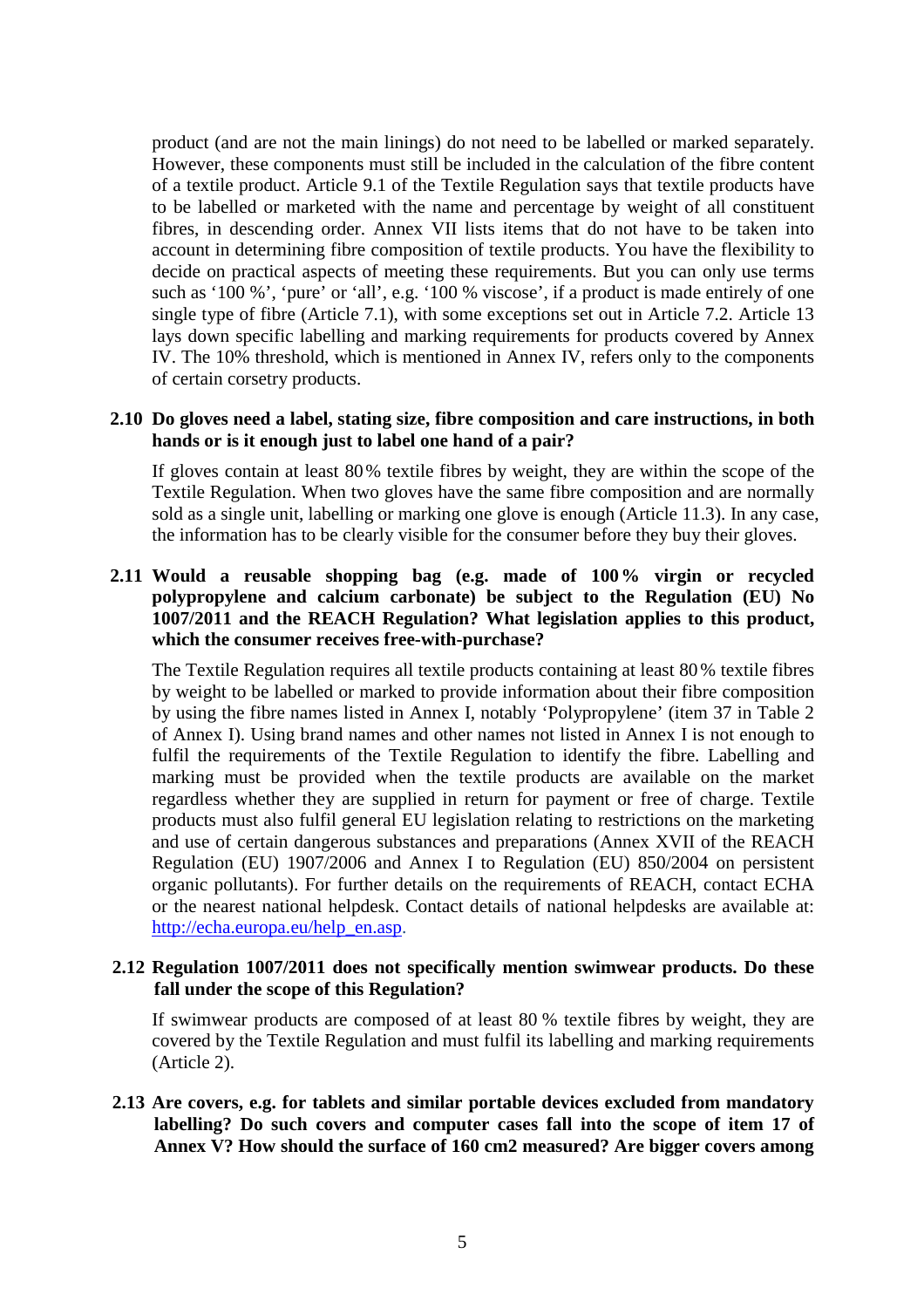# **the items which are included in Annex V? Are rucksacks included under the scope of Annex V, items 16 and 17?**

The surface of (not more than 160 cm2) referred to in Annex  $V - No$  30 (covers for mobile telephones and portable media players) is understood as one side of the cover (length x height) and not as the whole surface of the cover. Rucksacks are understood as travel goods. Personal computer cases and covers for media players and other portable devices are, in general, understood as items referenced to in item 17 of Annex V.

#### **3. FIBRE NAMES AND COMPOSITION**

**3.1 Different breeds of sheep provide different qualities of wool. For example, generic wool differs from selected wool such as 'merino'. Consumers, as well as breeders and mills, would appreciate seeing the composition of knitted fibres described more precisely. Would additional labelling be possible? Could terms such as 'Merino', 'Blue faced Leicester' or 'Wensleydale' be used in the labelling of woollen products?** 

Textile products marketed in the EU need to have a fibre composition label or marking which shows the composition using the fibre names listed in Annex I. In the case of woollen products, the word 'wool' has to appear on the product (Annex I, point 1). Terms such as 'Merino' or 'Blue faced Leicester' are not listed in Annex I, so it is not enough to use breed names alone, without the word 'wool'. However, the Textile Regulation allows additional labelling, so a company can, if it wants, provide further information on the label, as long as that information is not misleading or deceptive for the consumer. If the manufacturer wants to give additional information, this information must be displayed separately (Article 16.2), e.g. 100% wool - merino.

### **3.2 Article 20(3) of Regulation (EU) No 1007/2011 states: that 'a manufacturing tolerance of 3% shall be permitted between the stated fibre composition and the percentages obtained from analysis'. How should this tolerance be interpreted?**

Labelling or marking must correctly state the name and percentage by weight of all constituent fibres in descending order (Article 9). A manufacturing tolerance of 3% refers to the percentage difference between the actual weight, as measured during market surveillance checks, and the weight shown on the label or marking (Article 20(3)). It is understood to be current practice of EU laboratories that the deviation registered is within the range of  $30 \pm 3$  for 'fibre x' and  $70 \pm 3$  for 'fibre y' for an item labelled 30 % 'fibre x' and 70 % 'fibre y'.

## **3.3 When applying for a new textile name, what steps are involved, and how long is the process likely to take?**

When applying for a generic name for a new fibre, the steps are as follows:

- a) A business submits a written application. This application must include a technical file in accordance with Annex II, but there is no specific format or template (Article 6).
- b) The European Commission begins its technical work on the proposed identification (generic name) and quantification methods.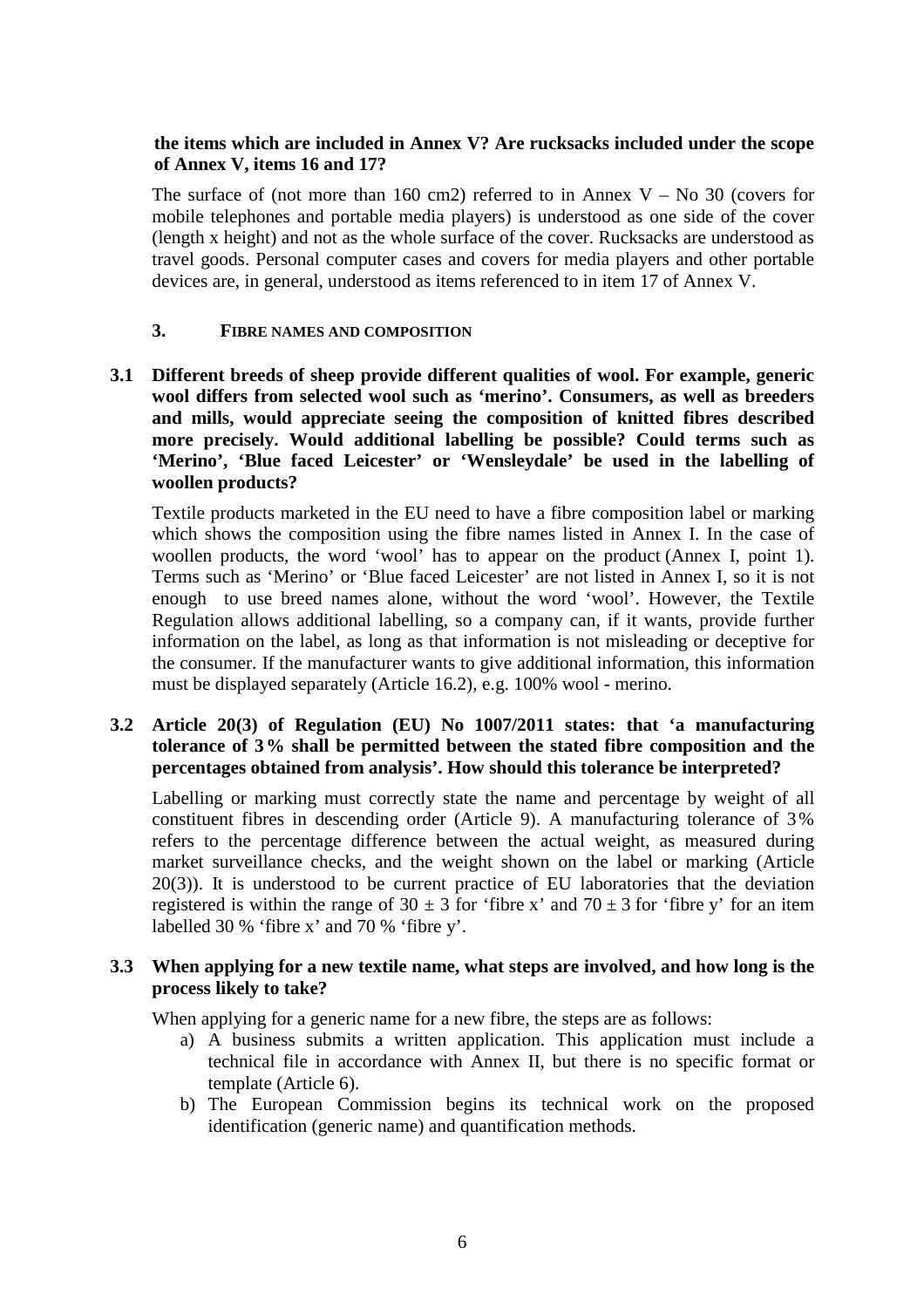c) If this process reaches a satisfactory conclusion, the European Commission will add the new textile fibre name to the list in Annex I.

The timetable depends on the application in question. If you are considering applying for a new fibre name, you can find useful additional information at: http://ec.europa.eu/enterprise/sectors/textiles/single-market/reg-1007-1011/fibrenames/index\_en.htm

# **3.4 Two products may have the same fibre composition but with different percentages. For example, product A is composed of 40% cotton and 60% polyester, while product B is 60% cotton and 40% polyester. Could the same label be used for both?**

No. All textile products must be labelled or marked with the name and percentage by weight of the fibres they are made of, in decreasing order (Article 9.1). So you cannot use a single label for products with different proportions of two different fibres.

# **3.5 With regard to labelling of textile products with two or more textile parts, is it necessary to name the different textile parts on the label/mark? Should it be made clear what percentages apply to what parts? What about labelling for two textile parts with the same composition?**

The Textile Regulation neither defines textile "parts" of the textile products nor makes any reference to them. Textile parts are usually understood as a set of two or more garments, for example a suit composed of a jacked and trousers. These are however two separate textile products in the meaning of the Textile Regulation and the information on fibre composition has to be disclosed on each garment. When the textile product is composed of two or more textile components with different textile fibre content, for example a dress where the sleeves and the main body have different fibre composition, you must indicate the fibre composition of the different components if they represent 30% or more of the total weight of the textile product and are not the main lining (Article 11.1). When two or more textile products have the same fibre composition and normally form a single unit, for example gloves, they may bear only one label or marking (Article 11.3). You may choose where to place the label or marking (inside or outside the product), bearing in mind that labelling and marking has to be durable, easily legible, visible and accessible.

## **3.6 About Article 11 of the Textile Regulation (multi-component textile products), how should a seamless brief, classified as underwear (not corsetry) be labelled? Can the gusset be ignored, because it is less than 30% of total weight? Does the gusset have to be calculated into the composition of the whole product?**

The Textile Regulation does not require to label or mark separately those textile components that represent less than 30 % of the total weight of the textile product and are not main linings. All components have to be considered for calculating the fibre composition of the whole product. In the case of the products listed in Annex IV (e.g. brassieres, corsets, and other articles of corsetry), special rules apply for the marking and labelling depending on specific categories of the listed products.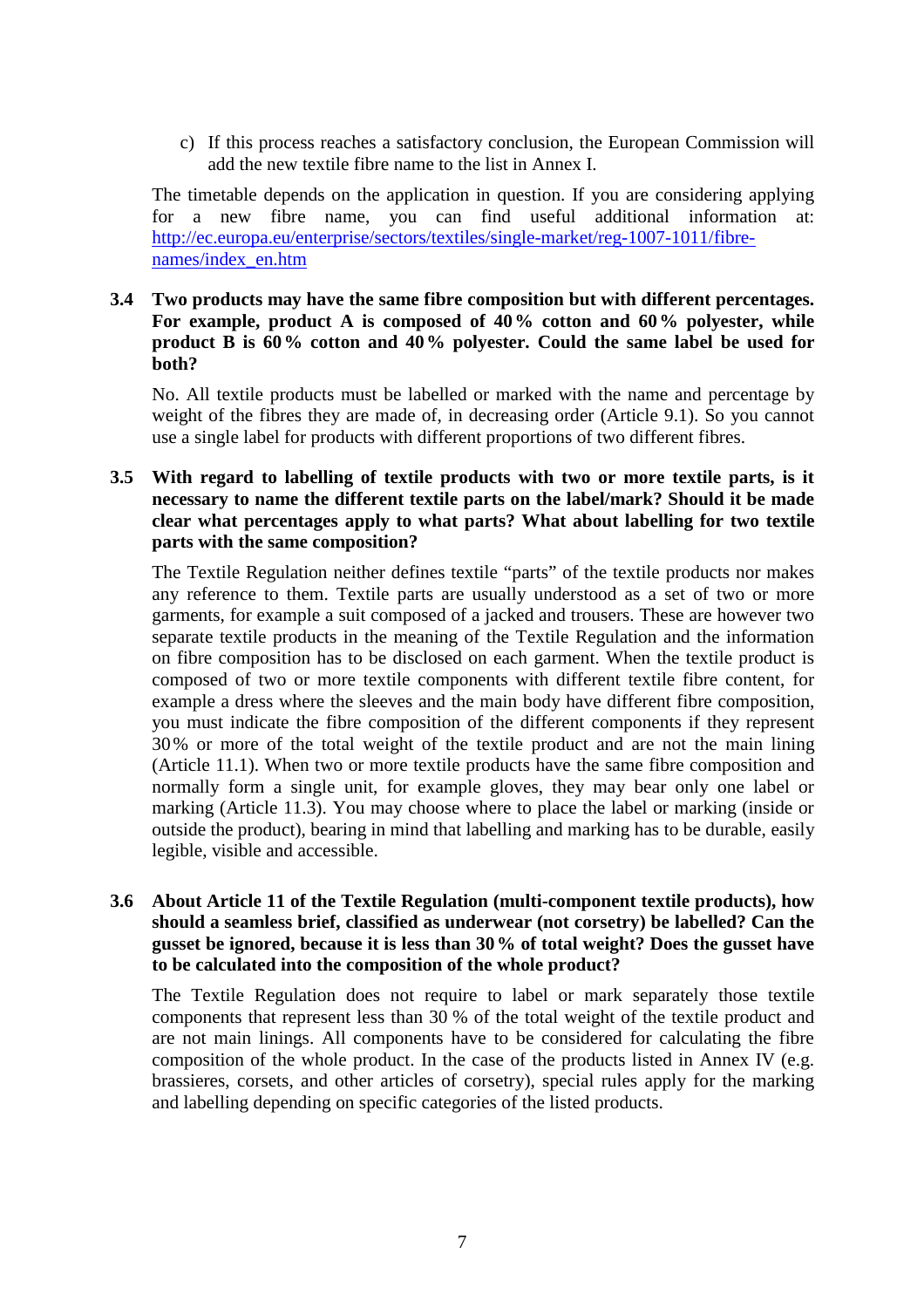**3.7 To determine the fibre composition of socks: can the heel and toe parts be excluded, and labelling refer to the body part only? Or can labelling exclude only the yarns/materials that are added to the heel and toe for reinforcement?** 

No, the heel and toe parts shall not be excluded for determining the fibre composition. Annex VII e) (and f)) of the Textile Regulation lists items in socks (and tights) that are excluded for the determination of fibre composition. These are understood to include the stiffening and reinforcement yarns/materials of the toe and the heel. As regards the labelling or marking stating the fibre composition of such textile products, the provisions of Article 11 (multi-component textile products), in combination with Article 9 (multi-fibre textile products), apply to the products mentioned above as examples.

**3.8 In which textile products can the term "mixed fibres" or the term "unspecified fibre composition" be used on the label or marking? Is it allowed to label for instance 30% of fibre x, 20% of fibre y and 50% of mixed fibres? Is the use of the term "mixed fibres" allowed in case of known recycled fibres which percentage varies a lot from one batch to another (much more than the manufacture tolerance of 3%)?** 

As stated in Article 9.4, the use of these terms may be considered when it is hard to establish the composition of the products at the time of their manufacture. This applies to multi-fibre textile products. No percentage threshold has been set; this has to be assessed on a case by case basis.

# **3.9 The fibre description of item 48 (Annex I) "fibres obtained from miscellaneous or new materials not listed above" is ambiguous. How should metallised polyester or polyamide be labelled? The name "metallised yarn" is often used, in practice.**

The term metallised is often used for fibres/yarns which are composed of metal, metalcoated textile fibre, textile fibre-coated metal, or textile fibre completely covered by metal (aluminium, copper, iron, silver, etc.). It is understood that the labelling of textile products containing metallised fibres (or yarns) is linked to how the fibres are produced: example  $A - X\%$  cotton, Y% polyester, and Z% metallised fibre; example  $B - X\%$ cotton, Y% polyester, and Z% polyester – metallised (or Z% metal-coated polyester); example  $C - X\%$  cotton,  $Y\%$  polyester, and  $Z\%$  polyester-coated metal.

#### **4. LANGUAGES**

# **4.1 Does textile labelling need to be in the national language or languages of the EU country where the textile product is sold? Is a label in only one of the official languages of the EU acceptable?**

The labelling or marking must be in the official language or languages of the EU Member State on whose territory the product is made available to the consumer, unless the national legislation of that country states otherwise (Article 16.3). Please contact the authorities in the country where you plan to market your textile products, to find out whether they accept labels in the official language (or languages) of another Member State.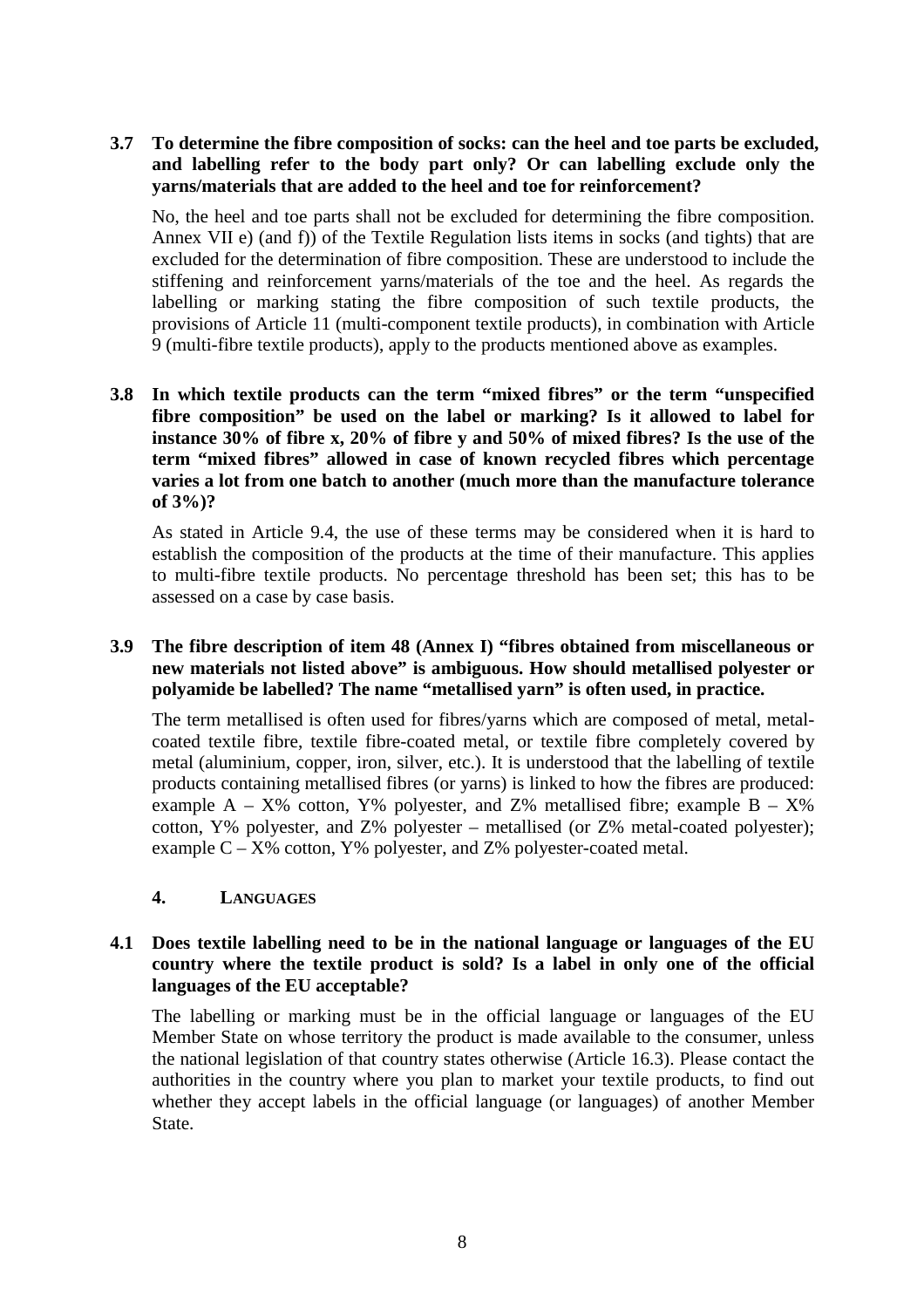# **4.2 Would it be a problem to create one label including all EU official languages? Is there any sample label available?**

No problem: you can use multi-lingual labels. However, there is no sample label illustrating this.

**4.3 According to Article 16.3, when bobbins, reels, skeins, balls or other small quantities of sewing, mending and embroidery yarns are individually sold, they may be labelled or marked in any of the official languages of the European Union, provided they are also 'inclusively' labelled. Is it enough to offer the consumer such 'inclusive labelling' in advertisements (e.g. on the internet, in advertising brochures, etc.)?** 

No, it is not enough. Information in the required official language(s) has to be affixed to the products individually sold in addition to "inclusive labelling", which may be done on the internet in the case of sales made by electronic means.

# **5. NON-TEXTILE PARTS OF ANIMAL ORIGIN**

## **5.1 Article 12 of the Textile Regulation requires manufacturers to state whether their textile products contain non-textile parts of animal origin. Are the uppers of footwear covered by this Article, or are they exempt under Annex V, item 23?**

Under Annex V item 23, manufacturers are not obliged to label or mark the textile parts of footwear, but they may do so if they wish — provided this is not misleading for the consumer. However, under the Footwear Directive (94/11/EC), pictograms or written indications must be placed on the three main parts of footwear (the upper, the lining and sock and the outer sole), showing their main components. Article 12 of the Textile Regulation does not apply to footwear, since the Footwear Directive already provides for indications of non-textile parts of animal origin (leather and coated leather).

# **5.2 Some textile products, such as outdoor garments, jackets and mittens, contain down or feathers. Are down and feathers considered as 'non-textile parts of animal origin'? If so, do such products have to be labelled 'Contains non-textile parts of animal origin' (Article 12 of the Textile Regulation)? Is there any exception in the case of products that contain only small parts of animal origin?**

'Non-textile parts of animal origin' means any parts made of materials such as down, feather, bone, leather, pearl or horn. Textile products containing such materials — even in small quantities — must be labelled or marked with the phrase '*Contains non-textile parts of animal origin*' (Article 12) whenever such products are made available on the market.

# **5.3 Article 12 refers to the presence of non-textile parts of animal origin 'in' textile products. Does this refer only to cases where non-textile parts of animal origin are literally 'in' the textile products, e.g. fixed with a seam (such as when fur is sewn onto the textile parts)?**

In Article 12 of the Textile Regulation, the word 'in' must be understood in the widest sense. Anything which forms part of a textile product, regardless of how it is attached, falls within the scope of Article 12.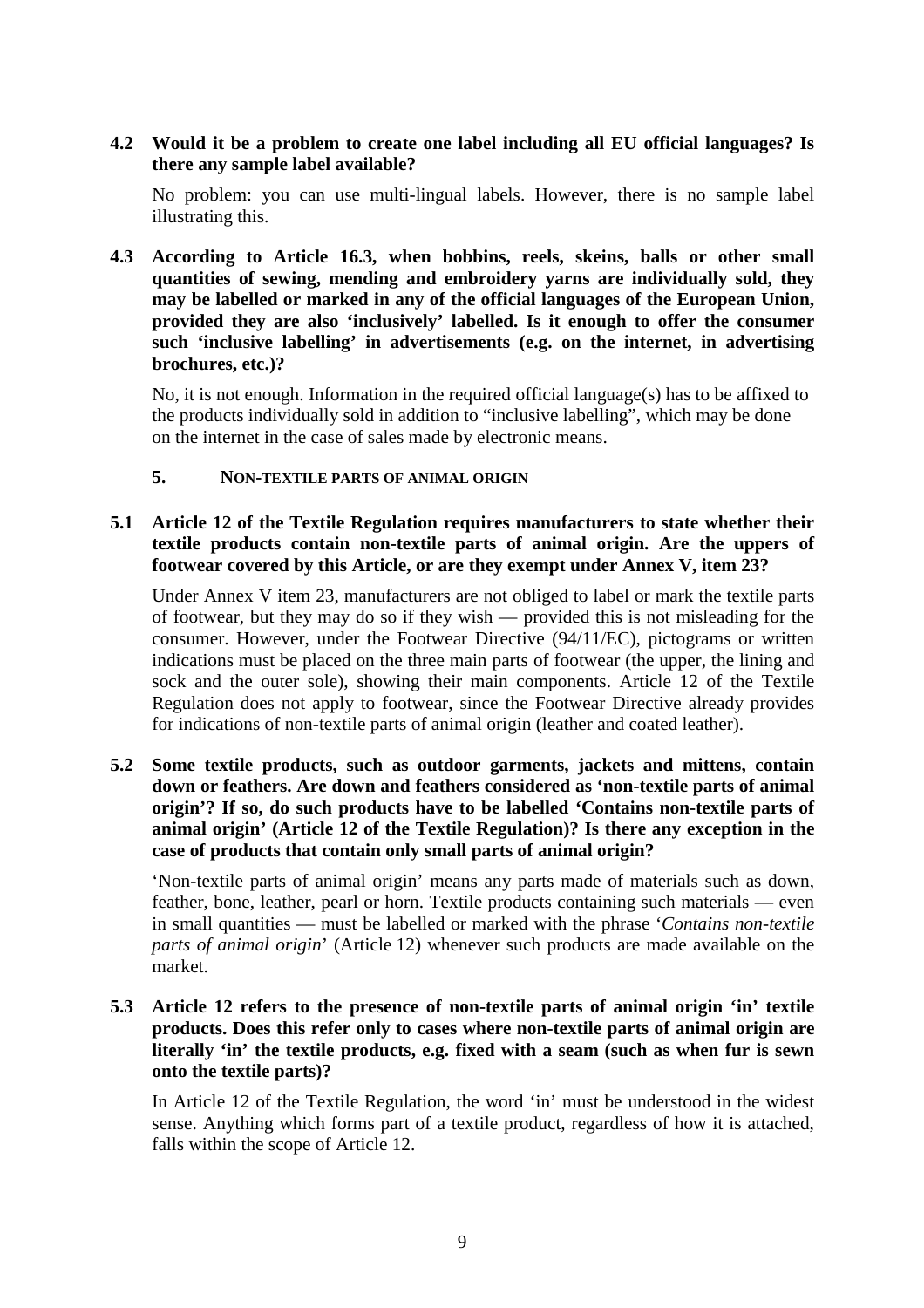# **5.4 What products and materials does Article 12 apply to?**

It is understood that Article 12 is applicable to products that fall within the scope of the Textile Regulation (Article 2), that is notably those consisting of at least 80% by weight of textile fibres. In this case, a labelling requirement to textile products containing "nontextile parts of animal origin" is obligatory and covers all types of materials which fulfil the condition of being non-textile parts of animal origin (e.g. leather).

#### **6. LABELS AND MARKINGS**

#### **6.1 If a supplier issues explanatory documentation to accompany their textile products, do those products still have to be labelled or marked?**

The answer is usually 'yes'. The only circumstances, under which accompanying commercial documents can replace or supplement labels or marking, is when the products are being supplied to businesses within the supply chain, or are delivered as part of a public procurement procedure (Article 14.2).

## **6.2 Does the label have to be directly attached to the product, e.g. sewn on? Is it possible to replace labels by paper-based information? Is it acceptable to attach a label made of (for example) cardboard or plastic, using a tagging device and/or nylon thread?**

All labels must be firmly attached (Article 14.1). The only circumstance under which paper-based information can replace or supplement labels or marking is if the products are being supplied to businesses within the supply chain or if they have been ordered by a contracting authority under Directive 2004/18/EC. The labelling or marking of textile products has to be durable, easily legible, visible and accessible.

# **6.3 According to Article 14.1 the labelling and marking must be 'easily legible', 'visible' and 'securely attached'. Is there a stipulation as to the minimum size of the characters? Must the label always be attached to the product or could it be attached to the product's package?**

No. The information must be clearly visible to the consumer before purchase. As there are no harmonised international standards, businesses may choose which size, style and font to use. The fibre composition must be indicated on labels and markings, on packaging and in catalogues and trade literature (Article 16.1). However, it is understood that "securely attached" allows the label to be attached on the package, and not necessarily on the product itself, whenever this would inevitably ruin or damage it.

## **6.4 Can a label on a mattress be put inside the packaging or does it have to be stitched on to the mattress? Is there a specific place on the mattress where the label should be put or stitched? Are labels needed for the mattress itself or just for mattress covers?**

The textile components of mattress coverings made of at least 80% textile fibres by weight have to be treated as textile products (Article 2.2.(c).(ii)). Businesses may choose where to place the label on the mattress coverings, bearing in mind that labelling and marking has to be durable, easily legible, visible and accessible, and, in the case of a label, securely attached (Article 14).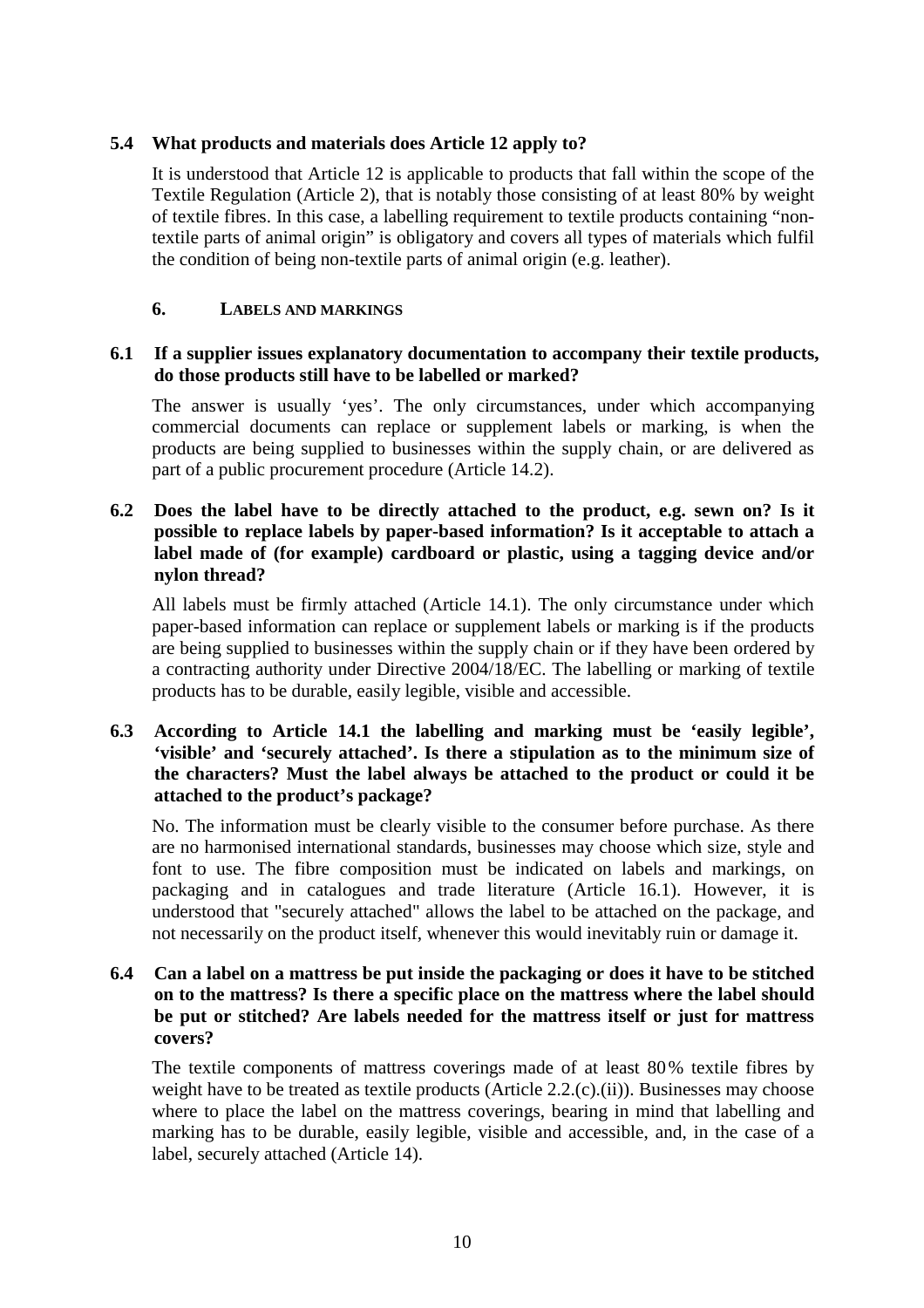**6.5 Article 14, paragraph 2 says that labels or markings may be replaced or supplemented by accompanying commercial documents when the products are supplied to businesses within the supply chain. Does this mean that in business to business (B2B), labels or markings can be replaced or supplemented by accompanying commercial documents?** 

Yes, B2B transactions within the supply chain in the meaning of Regulation (EC) 765/2008 are covered by Article 14.2.

**6.6 What is the difference between a label and a mark? What does this wording mean: 'bringing the information directly on the product'? If e.g. a label is stitched with the necessary information (as in most clothes, for instance) onto the product, is this defined as a label or a mark?** 

The definitions of 'labelling' and 'marking' are provided in Article 3 of the Textile Regulation. As explained in the definition of marking, there are different ways of putting the information directly on textile products, usually by sewing, embroidering, printing, etc. You may choose between labelling and marking; both have to be 'durable, easily legible and accessible and, in case of a label, securely attached' (Article 14.1). A piece of textile or other material used to state the fibre composition and attached to the textile product would qualify as a label.

## **6.7 If the product is delivered to the end-consumer in a sealed polybag with a sticker stating size, fibre composition and care instructions, is it still necessary to attach a label to the product with at least fibre composition?**

Yes, information about the fibre composition is still required (Article 16.1) unless the products are listed in Annex V. However, for textile products that are only subject to the requirements of inclusive labelling and those that are sold by the meter or in cut lengths, affixing the information to the overall packaging or the roll is enough. Care instructions and size labelling requirements of textile products are not covered by the Textile Regulation. Some EU Member States make care labelling compulsory, while respecting the principle of free movement of goods.

# **6.8 Manufacturers of cleaning machines use textile parts, e.g. pads or brushes made of textiles which are incorporated into cleaning machines and are necessary for the correct operation of the machine. Are these spare parts subject to labelling requirements?**

No. Labelling or marking is not mandatory for textile products that are listed in Item 37 of Annex V, such as pads and brushes made of textile, that are normally intended for use as equipment components or for incorporation as parts, notably in machines, appliances, etc. For these textile products, you may, however, state the fibre composition, provided that the information is not deceptive or misleading for the consumer.

## **6.9 Do paper-based or electronic promotional materials, e.g. catalogues or folders, TV commercials and advertising leaflets, need to indicate the textile fibre composition?**

The information about the fibre composition must be made available to the consumer before the purchase (Article 16 § 1). It is understood that the fibre composition needs to be present together with other product-related information, notably price, whenever this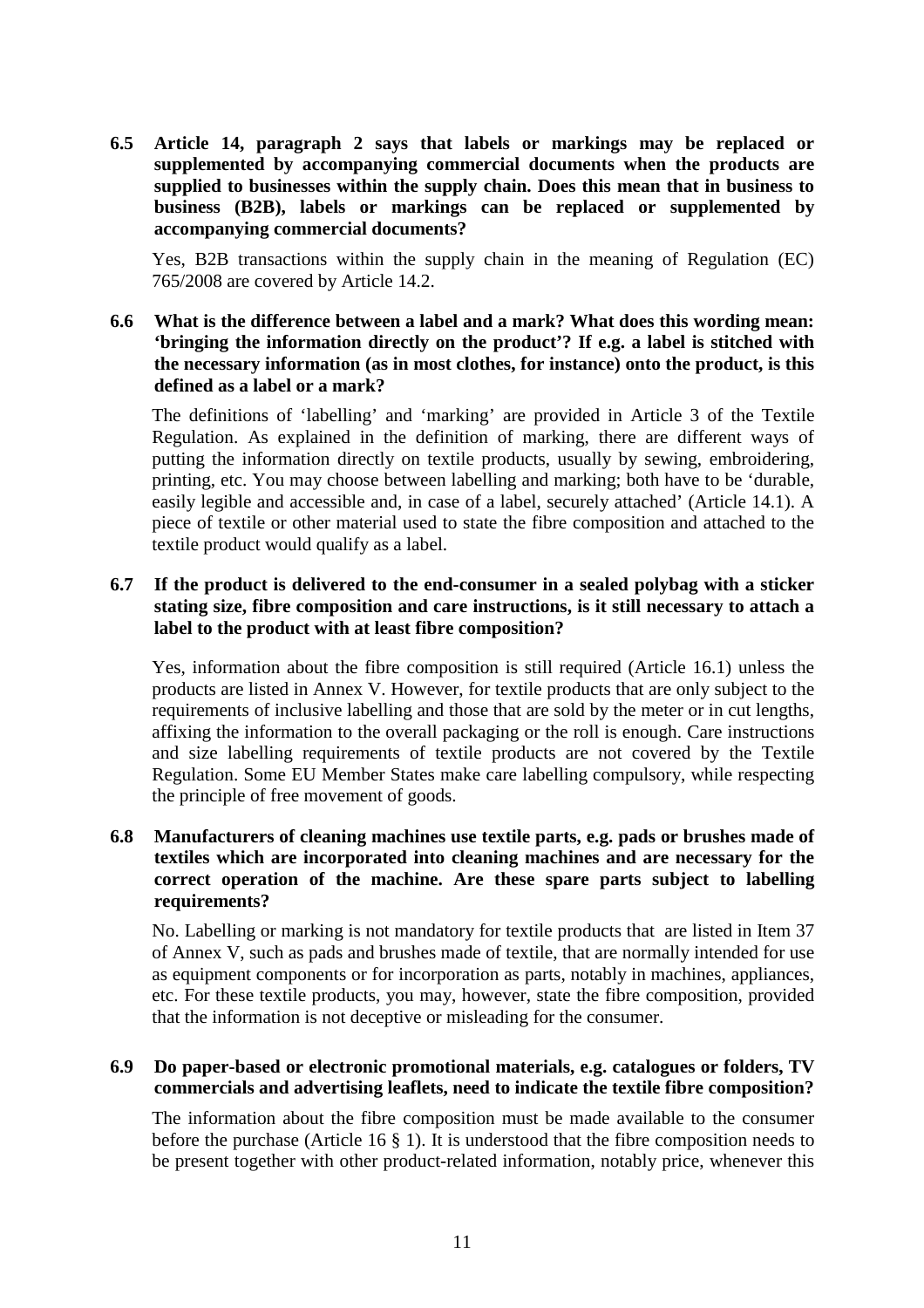information enables performing a sales transaction, including online purchases. This is not necessarily the case of e.g. TV commercials or advertising campaigns.

# **7. STANDARDS**

# **7.1 Are there specific 'Pull Test' standards for the strength of children's clothing?**

For up-to-date information on test standards, please contact the European Committee for Standardisation CEN: http://www.cen.eu/cen/Pages/contactus.aspx CEN/TC 248 — Textiles and textile products — is the committee for textiles. Further information on EN standards, CEN or its national members is available at: http://esearch.cen.eu/esearch/ and

http://www.cen.eu/cen/Sectors/TechnicalCommitteesWorkshops/CENTechnicalCommit tees/Pages/default.aspx

# **7.2 Where can I buy a copy of European Women's Standard Body Measurements?**

To buy these standards from National Standards Bodies, please contact: http://www.cen.eu/cen/Members/Pages/default.aspx

# **7.3 Are there any standard methods for pH tests on textile and leather products in the EU? Are standards EN ISO 3071 (textiles) and EN ISO 4045 (leather) applicable?**

A specimen has to be immersed in an aqueous medium and the pH of the medium measured. Standards EN ISO 3071 and EN ISO 4045 are used for determining the pH of aqueous extracts of textiles and leather respectively.

# **8. OTHER**

# **8.1 Is there any EU legislation about labelling leather garments and accessories such as leather jackets, leather bags, leather belts, etc. sold on the European market?**

No. Apart from the Textile Regulation and the Footwear Directive (94/11/EC), there is no specific EU legislation on labelling leather goods. The Textile Regulation applies to products containing leather if the products are made of at least 80% textile fibres (Article 2). If a textile product contains non-textile parts of animal origin, such as leather, the phrase '*Contains non-textile parts of animal origin*' must appear on the label or marking whenever that product is made available on the market.

# **8.2 Since toys are exempt from mandatory labelling under Annex V of the Textile Regulation, does this mean that the term 'toys' includes toys for animals as well as for humans?**

No. 'Toys' are defined in the Toy Safety Directive (2009/48/EC) as *'products designed or intended, whether or not exclusively, for use in play by children under 14 years of age'*. For guidance on how to apply this definition, go to: http://ec.europa.eu/enterprise/sectors/toys/documents/guidance/index\_en.htm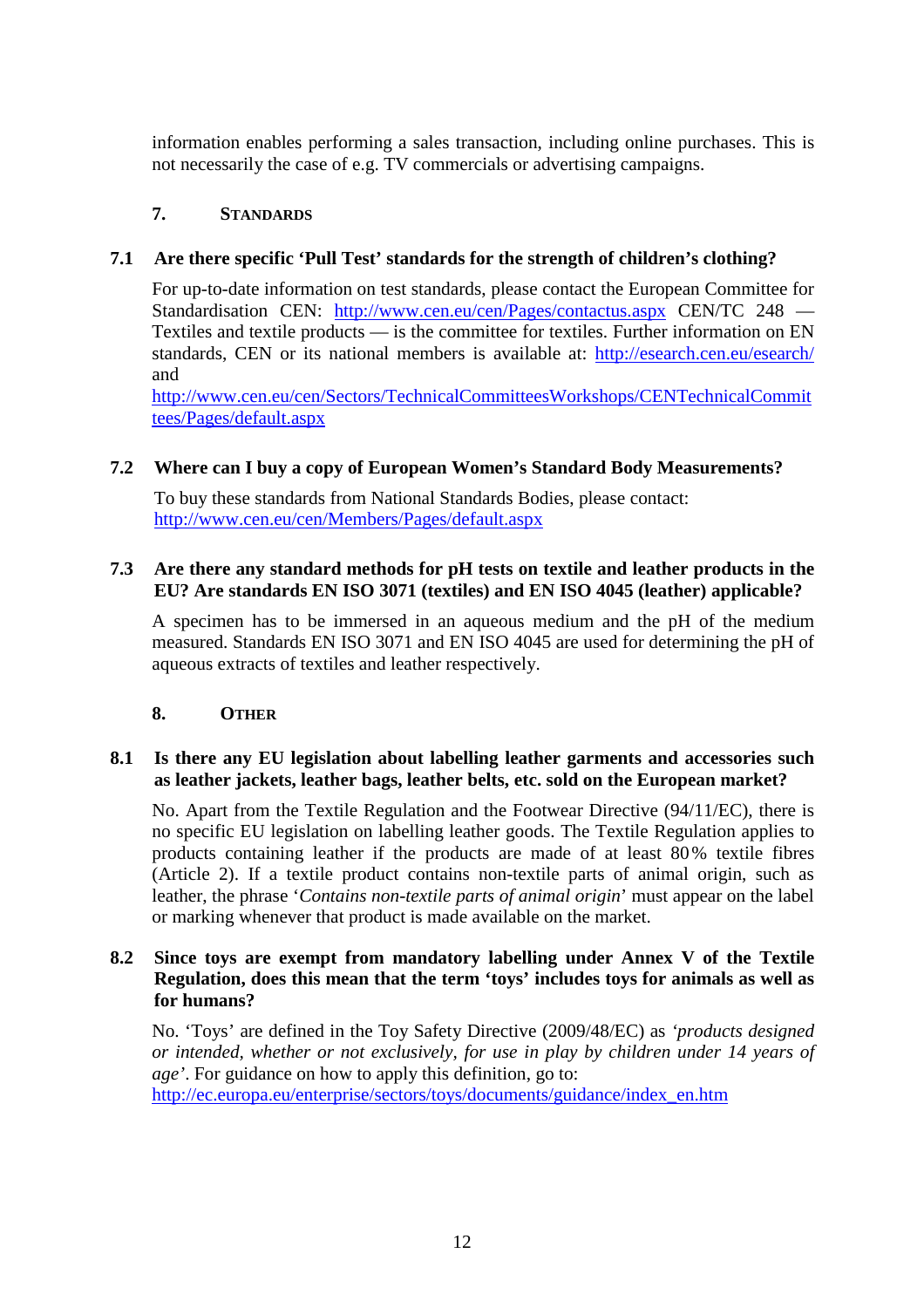# **8.3 Should camera straps made of textile materials bear a fibre composition label according to the requirements of the Textile Regulation?**

Yes: textile camera straps made of at least 80% textile fibres by weight must be treated in the same way as other textile products (Article 2.2.(a)) and must be labelled in compliance with the Textile Regulation.

# **8.4 Is information available about the results of Commission studies on issues such as country of origin, environmental and social labelling?**

Yes. The Commission has launched parallel studies on the labelling of textiles and of leather. The reports are available from:

http://ec.europa.eu/enterprise/sectors/leather/documents/index\_en.htm (leather products) and http://ec.europa.eu/enterprise/sectors/textiles/documents/index\_en.htm (textile products)

#### **8.5 Are there product safety requirements concerning the flammability of clothing sold in the EU, and are there labelling requirements concerning this?**

There is no EU legislation specifically on the flammability of clothing. However, some EU Member States (e.g. the UK and Ireland) have national requirements on this. We suggest you contact the authorities of the Member State where you intend to market your textile products, to find out if there are any requirements or recommendations as regards flammability labelling. The General Product Safety Directive lays down general safety requirements that apply to all consumer products placed on the EU market. There is a specific European standard (EN 14878:2007) for children's nightwear.

#### **8.6 Is packaging material made of 100% polyester fibre also covered by 94/62/EC? If so, what proportion of it should be recyclable?**

Yes, packaging made of polyester or anything else is covered by the Packaging Directive 94/62/EC. Packaging products placed on the EU market must comply with the essential requirements (Art. 9, and Annex II of the Directive) on the composition, reusability and recoverability (including recycling) of packaging. You must be able to show your packaging complies with essential requirements. One of the ways to do so is by using harmonised standards which give automatic presumption of conformity. Polyester is subject to recycling targets of 22.5% for plastic, set out in Directive 94/62/EC. Contact the relevant national authority for more information, as each Member State has its own means and strategies to reach those targets.

#### **8.7 Exporters of garments for babies have to comply with the REACH Regulation within the EU. Can chrome be used to fix the colour of a yarn under REACH? If so, what percentage is allowed?**

As regards the dying process for textiles, 11 chromium compounds are listed in the 'candidate list' under REACH and seven of them are subject to authorisation (Annex XIV). You can get more detailed information from either the European Chemicals Agency (ECHA) or the nearest national helpdesk at http://echa.europa.eu/reach/helpdesk/nationalhelp\_contact\_en.asp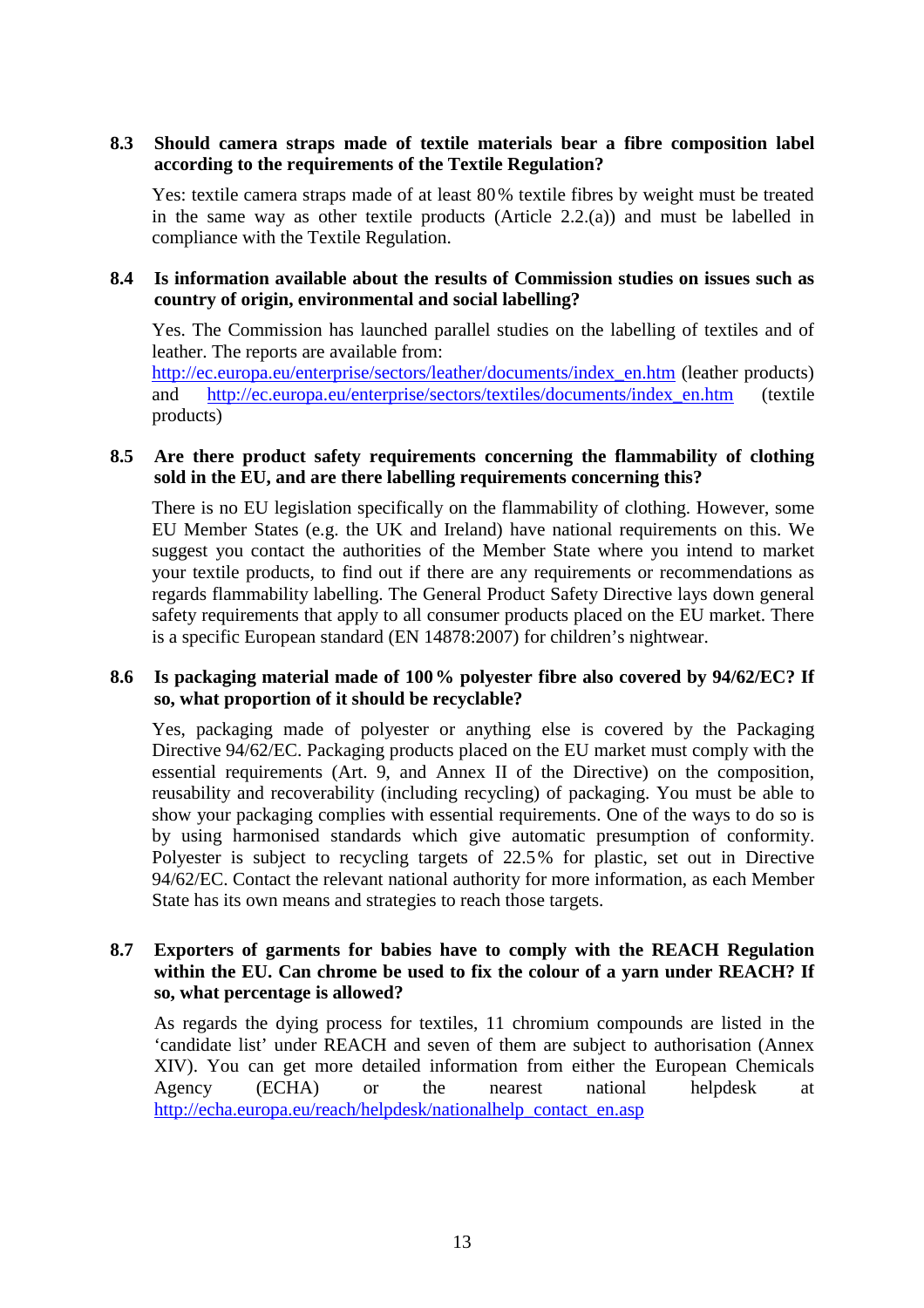**8.8 What is the current situation concerning desiccants accompanying textile fibres? Is the use of silica gel sachets regulated and, if so, what are the rules? If silica gel sachets are used, what are the labelling requirements? Does the 'don't eat' notice have to be in several languages or is there a pictogram? Does there have to be a notice stating the sachets' content and purity?** 

Silica gel or Silica dioxide has been registered under REACH. Regarding its classification and labelling, Regulation (EC) No 1272/2008 on Classification, Labelling and Packaging of Substances and Mixtures (CLP) applies. As there is no harmonised classification with a specific hazard involved regarding Silica gel or Silica dioxide, you have to self-classify for non-harmonised hazard classes. For more information on CLP, please contact: ENTR-CHEMICALS-INDUSTRY@ec.europa.eu.

# **8.9 Consumers may buy clothes without a label on fibre composition as the information is given on the packaging or lacking (e.g. for second hand clothes, because people often cut out original labels). Is this acceptable under the labelling of Textiles Regulation?**

In principle no, but it can be allowed in certain cases, as Article 17 of the Textile Regulation allows for derogations to mandatory labelling and marking of textile products as laid down in Articles 11, 14, 15 and 16. For instance, cleaning cloths may be offered for sale in batches under an inclusive label, provided they are of the same type and fibre composition (Annex VI, item 2). In the case of products for which it is not possible to establish the fibre composition, e.g. clothes made of second hand or used clothes, consumers have to be explicitly informed that they are buying "old made-up textile products" (item 13 of Annex V).

#### **8.10 Do textile products need CE marking?**

No, provided they are not covered by legislation requiring the CE marking, notably the Personal Protective Equipment Directive and the Toy Safety Directive. For these categories, they have to be CE marked according to the provisions of these Directives.

#### **8.11 Are there different national provisions regarding textile labelling in EU Member States? If not, how can we find out how Member States apply these textile labelling provisions?**

Regarding the application of the Textile Regulation and to find out whether Member States have additional labelling requirements or recommendations, please contact the authorities of the Member State where the textile products will be marketed. Information is also available from a study on possible new labelling requirements of textile and clothing products carried out by the European Commission. The study analysed voluntary schemes and current practices in several Member States; the findings are available at http://ec.europa.eu/enterprise/sectors/textiles/files/studies/study-reportlabelling-textile\_en.pdf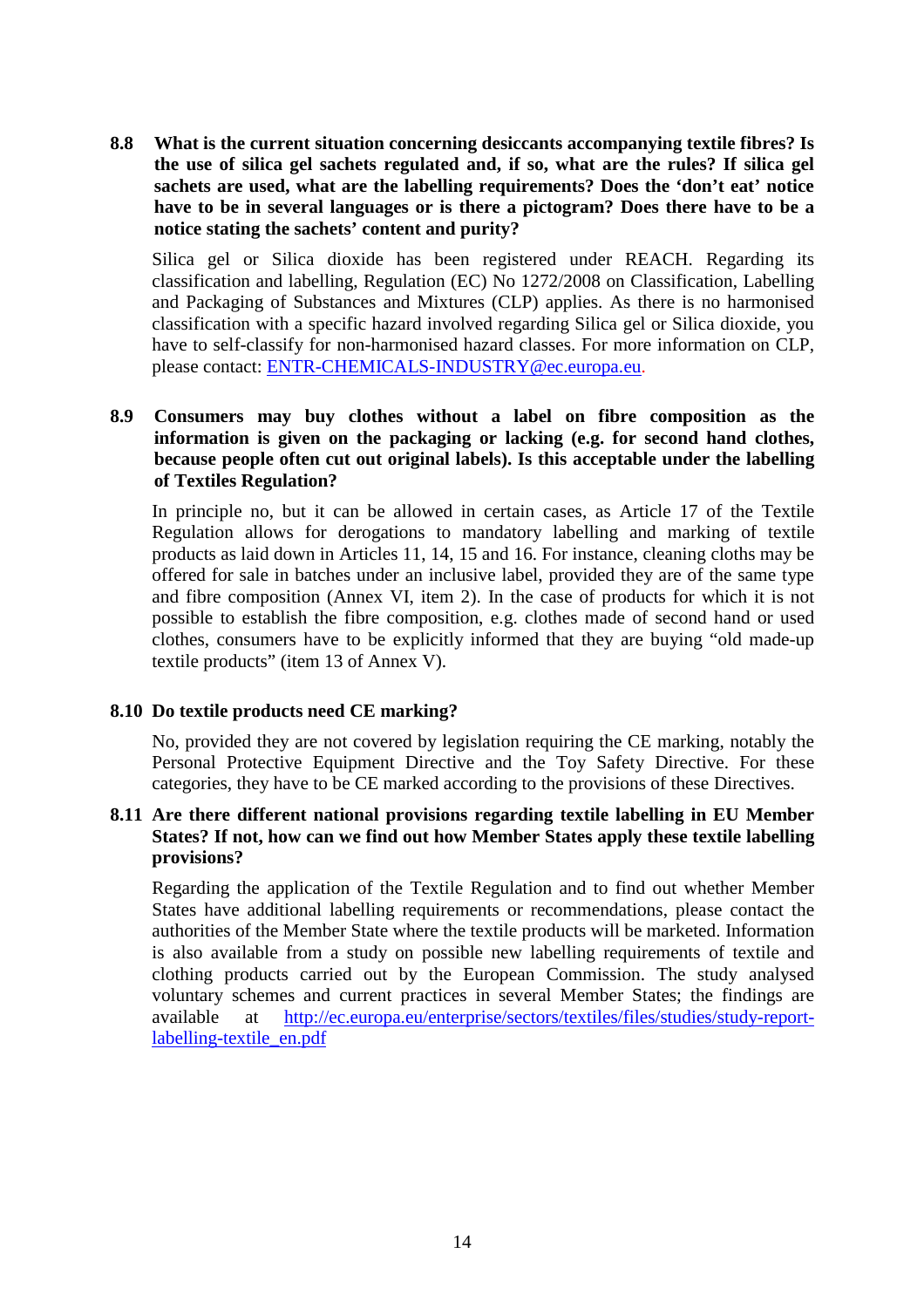# **LIST OF ARTICLES**

| <b>Article number</b> | $Q&A$ number(s)                                |
|-----------------------|------------------------------------------------|
| Art. 2                | $2.1; 2.2; 2.4; 2.5; 2.12; 5.4; 6.4; 8.1; 8.3$ |
| Art. 3                | 6.6                                            |
| Art. $6$              | 3.3                                            |
| Art. 7                | 2.9                                            |
| Art. 9                | 2.9; 3.2; 3.4; 3.8; 8.6                        |
| Art. 11               | 2.9; 2.10; 3.5; 3.6; 3.7; 8.9                  |
| Art. 12               | 5.1; 5.2; 5.3; 5.4                             |
| Art. 13               | 2.8; 2.9                                       |
| Art. 14               | $2.3; 6.1; 6.2; 6.3; 6.4; 6.5; 6.6; 8.9$       |
| Art. 15               | 8.9                                            |
| Art. 16               | $2.6; 2.7; 3.1; 4.1; 4.3; 6.3; 6.7; 6.9; 8.9$  |
| Art. 17               | 2.8; 8.9                                       |
| Art. 20               | 3.2                                            |
| Art. 28               | 1.1                                            |
| Annex I               | 2.7; 2.11; 3.1; 3.3; 3.9                       |
| Annex II              | 3.3; 8.6                                       |
| Annex IV              | 2.9; 3.6                                       |
| Annex V               | $2.4; 2.7; 2.8; 2.13; 5.1; 6.7; 6.8; 8.2$      |
| Annex VI              | 2.8; 8.9                                       |
| Annex VII             | 2.9; 3.7                                       |

### **LIST OF KEYWORDS**

| <b>Keyword</b>                        | $Q&A$ number(s)                                                                                           |
|---------------------------------------|-----------------------------------------------------------------------------------------------------------|
| Attached (securely)                   | 6.3                                                                                                       |
| Care instructions                     | 2.3; 2.10; 6.7                                                                                            |
| CE marking                            | 8.10                                                                                                      |
| Computer (and portable devices) cases | 2.13                                                                                                      |
| Corporate purchasers                  | 2.3                                                                                                       |
| Corsetry                              | 2.8; 2.9; 3.6                                                                                             |
| Country of origin                     | 2.6; 8.4                                                                                                  |
| Covers                                | 2.13; 5.4; 6.4                                                                                            |
| Designers                             | 2.2                                                                                                       |
| Fibre composition                     | 2.1; 2.3; 2.6; 2.7; 2.9; 2.10; 2.11; 3.1; 3.2; 3.4; 3.5; 3.6;<br>$3.7; 6.3; 6.6; 6.7; 6.8; 6.9; 8.3; 8.9$ |
| Garments                              | 3.5; 5.2; 8.1; 8.7                                                                                        |
| Gloves                                | 2.4; 2.10; 3.5                                                                                            |
| Gusset                                | 3.6                                                                                                       |
| Inclusive labelling                   | 2.8; 4.3; 6.7                                                                                             |
| Languages                             | 4.1; 4.2; 4.3; 8.8                                                                                        |